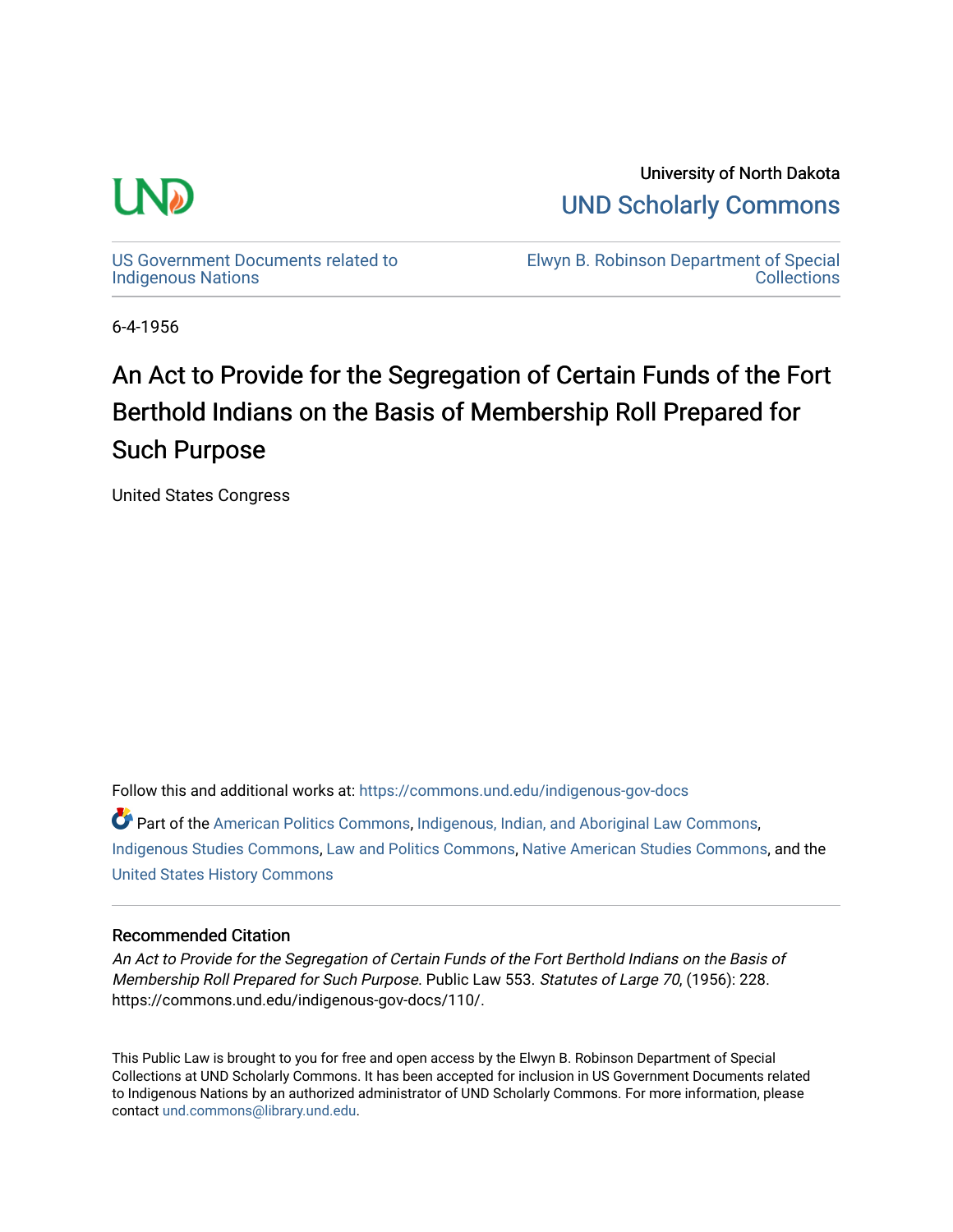US Laws, starutes, ttc.

# UNITED STATES STATUTES AT LARGE

CONTAINING THE

LAWS AND CONCURRENT RESOLUTIONS ENACTED DURING THE SECOND SESSION OF THE EIGHTY-FOURTH CONGRESS OF THE UNITED STATES OF AMERICA

## 1956

**AND** 

 $PROCLAMATION<sub>3201</sub>$ 

 $$731 - $$ 

### VOLUME 70

IN ONE PART



UNITED STATES GOVERNMENT PRINTING OFFICE WASHINGTON : 1957